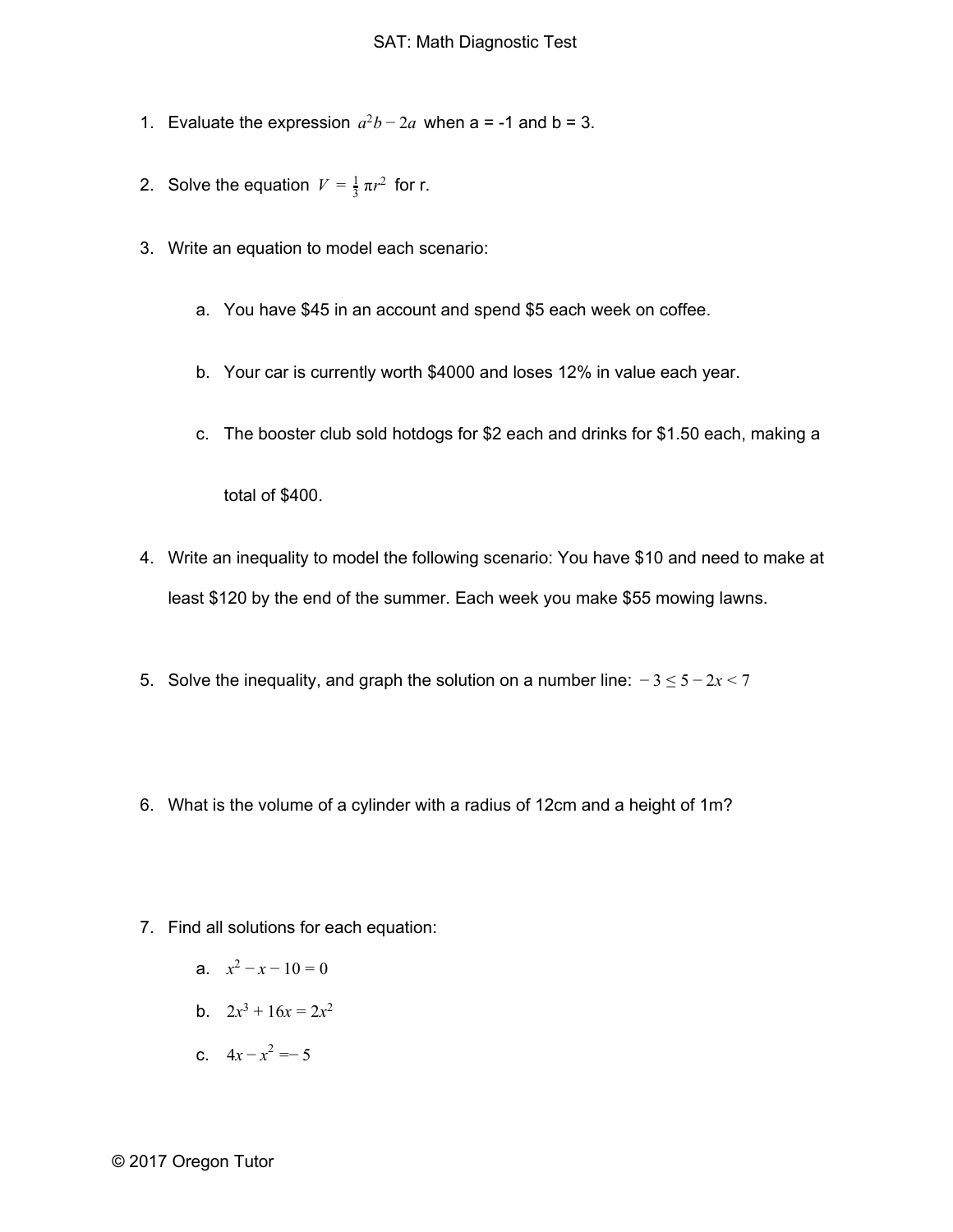

8. Find the solution of the system of equations graphically, using the graph space provided.

9. Graph the system of inequalities and clearly indicate where the solution region is:

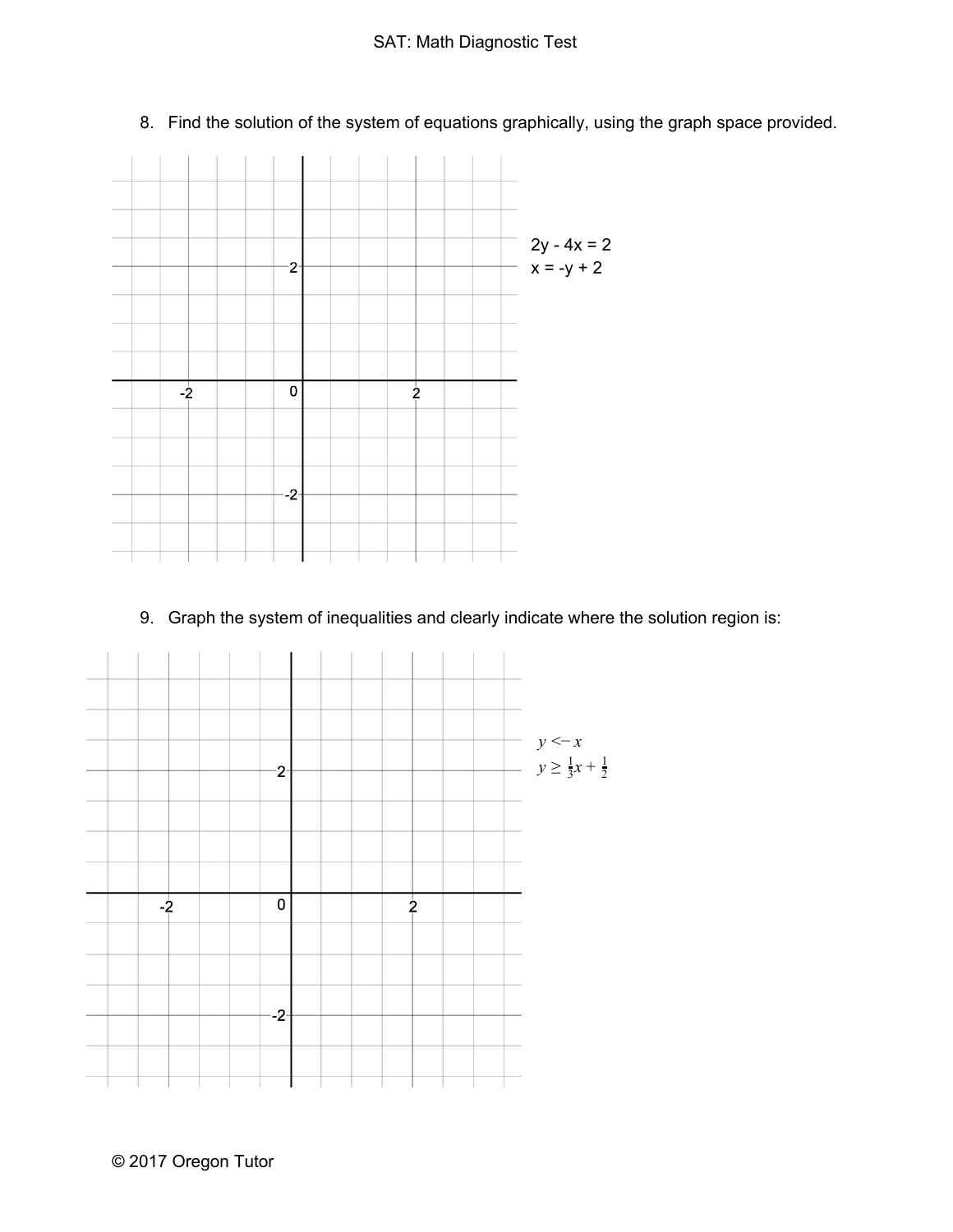- 10. The twenty-five students in Ms. Henning's class score an average of 81% on the final. Leia's score of 95% is then removed from the class average. What is the new average score?
- 11. Simplify each of the following expressions:

a. 
$$
\sqrt{32x^3y}
$$
  
\nb.  $\sqrt[3]{27a^5b^9}$   
\nc.  $\sqrt{3}(2\sqrt{6} + \sqrt{42})$   
\nd.  $\sqrt{\frac{9}{32}}$ 

- 12. Evaluate each trigonometric expression:
	- a.  $cos(\frac{\pi}{6})$ **b**.  $sin(-\frac{\pi}{3})$
	- c.  $tan(\frac{\pi}{2})$
	- d.  $sec(\frac{\pi}{6})$
- 13. Perform each complex number operation and simplify completely:
	- a.  $(2i)^2$
	- b.  $(3-i)(2+i)$
	- c.  $i^5(2i-7)$
- 14. Mark each set of congruent angles in the diagram below, given that *l* and *w* are parallel and *n* is a transversal.